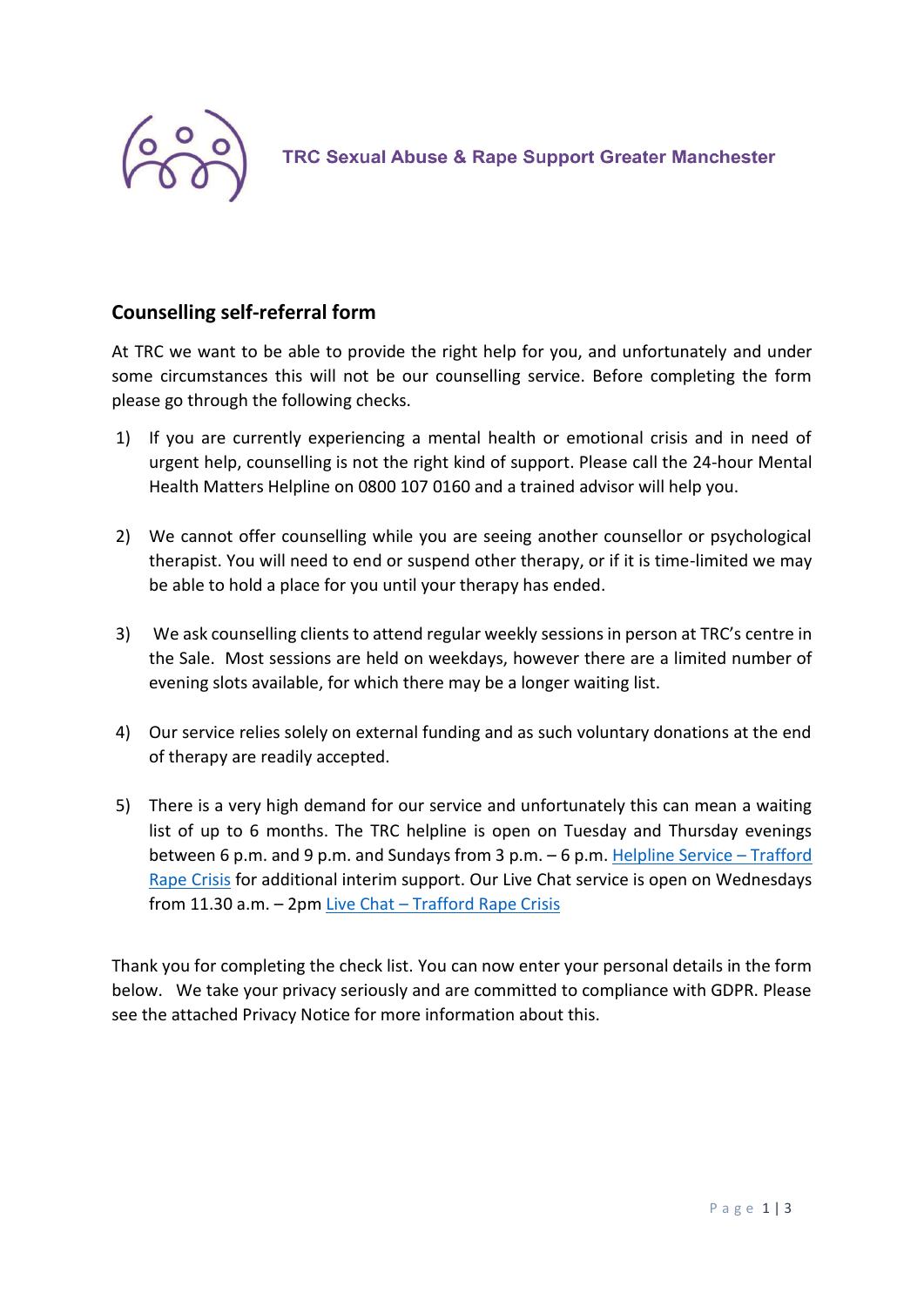## **Your details**

| First name   | Last name                                     |
|--------------|-----------------------------------------------|
|              |                                               |
| Postcode     |                                               |
|              |                                               |
| Phone number | Can we leave a message on this number? Yes No |
|              |                                               |
| Email        |                                               |
|              |                                               |

Please tell us briefly about your current situation and what you would hope to gain from counselling.

Signed **Date**